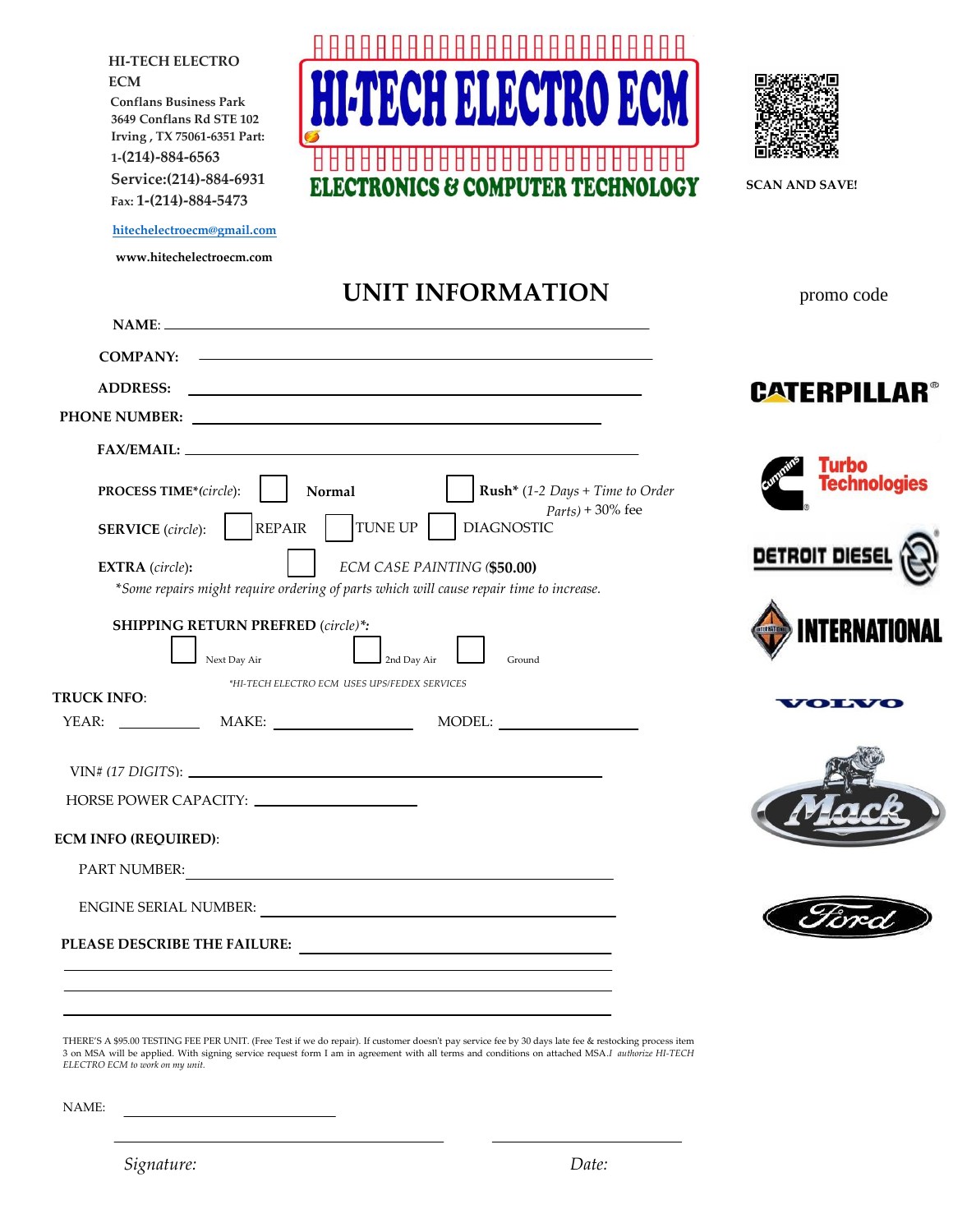This Master Services Agreement ("**Master Agreement"** or "**MSA"**) is entered into between **HI-TECH ELECTRO Inc** (**"HI-TECH"**) and the Client identified in the signature block below, and effective as of the date of last signature.

### **1 PURPOSE AND SCOPE**

**1.1 Purpose.** This Master Agreement establishes the general terms and conditions to which the parties have agreed with respect to the provision of services or products by HI-TECH to Client. Additional terms, if any, for the specific services or products are set forth in the attached Invoice. The parties acknowledge receipt of and agree to be bound by the terms and conditions of this Agreement. All pre-printed or standard terms of any Client purchase order or other business processing document shall have no effect.

**1.2 Incorporation of Invoices. "Invoice"** means the document attached to this agreement, regardless of the actual name, which incorporates the terms and conditions of this Master Agreement, which lists the services requested to be performed by HI-TECH from Client.

**1.3 Order of Precedence.** To the extent any terms and conditions of this Master Agreement conflict with the terms and conditions of any Invoice or order for, the terms and conditions of this Master Agreement shall control, except where the Invoice or order form expressly states the intent to supersede a specific portion of the Master Agreement.

# **2 SERVICES**

**2.1 Services/Work Authorizations/Change Orders.** HI-TECH will perform the mutually agreed upon services for Client described in one or more Invoices, work orders, *statement of work* or order forms (collectively "SOW") as the parties may agree to in writing from time to time. Each SOW, once executed by the authorized representatives of the parties shall become a part of the Agreement. Either party may propose a change order to add to the work ordered in the SOW with reasonable notice given to the other party. Each change order shall specify the changes to the services and the effect on the time of performance and on the fees owed to HI-TECH due to change. Once executed by both parties, a change order shall become a part of the SOW.

2.2 **HI-TECH** does not accept units for the sole purpose of testing. Units must be diagnosed properly prior to sending it in for repairs, in the event that our technicians find nothing wrong with the unit, HI-TECH reserves the right to charge Client a standard testing fee. Any order once placed, must be canceled within 4 hours after placing the order, if unit has been shipped and subsequently refused by Client, Client will be subject to a 25% restocking fee, if applicable programming fee and shipping and handling.

**2.3** All devices approved for repair will have a minimum service cost of \$295 regardless if HI-TECH attempts to repair the device and the device is nonrepairable.

### **3. FEES, TAXES & PAYMENTS**

**3.1 General.** Fees and payment terms are specified in the applicable Invoice. All fees are in United States Dollars and includes all applicable taxes and shipping and handling costs. Unless otherwise stated payments of all fees are due no later than 30 business days after invoice date. If fees are not paid for in proper time alloted a \$10 restocking and late fee will be applied every day. All devices left at HI-TECH after 60 days become property of HI-TECH. Failure to make timely payments shall be a material breach of the Agreement and HI-TECH will be entitled to suspend any or all services and performance obligations hereunder, and to request full payment before any additional performance is rendered by HI-TECH. Client shall reimburse HI-TECH for expenses incurred, including interest and reasonable attorneys fees, in collecting amounts due to HI-TECH hereunder.

## **4. INDEMNIFICATION**

**4.1 Indemnity.** Client shall defend HI-TECH in any suit or cause of action, indemnify and hold HI-TECH harmless against any damages payable to any third party in any such suit or cause of action, alleging that a product or service as used in accordance with this agreement infringes on any patent or copyright of any third party or any proceeding for any other infringement and/ or misappropriation of intellectual property rights thereof.

**4.2** The indemnification obligations set forth above are subject to the following requirements: the indemnified party shall (i) take all reasonable steps to mitigate any potential damages which may result; (ii) promptly notify the other party of any and all such suits and causes of action; and (iii) the indemnifying party controls any negotiations or defense of such suits and causes of action, and the indemnified party assists as reasonably required by the indemnifying party.

**5. LIMITATION OF LIABLITY.** Notwithstanding anything to the contrary contained in this Agreement, HI-TECH's total liability for any and all damages shall not exceed the fee paid by Client for the initial twelve month (12) period pursuant to a particular Invoice. NOTWITHSTANDING ANYTHING IN THIS AGREEMENT TO THE CONTRARY, HI-TECH AND ITS AFFILIATES WILL NOT BE RESPONSIBLE FOR SPECIAL, INDIRECT, INCIDENTAL, CONSEQUENTIAL, PUNITIVE OR OTHER SIMILAR DAMAGES (INCLUDING WITHOUT LIMITATION, ANY LOSE PROFITS OR DAMAGES FOR BUSINESS INTERRUPTION, INACCURATE INFORMATION OR LOSS OF INFORMATION OR COST OF COVER) THAT THE CLIENT MAY INCUR OR EXPERIENCE IN CONNECTION WITH THE AGREEMENT OR THE SERVICES, HOWEVER CAUSED AND UNDER WHATEVEER THEORY OF LIABILITY, EVEN IT HAS BEEN ADVISED OF THE POSSIBILITY OF SUCH DAMAGES.HI-TECH assumes no liability in paying any labor, auto rental, towing, living expenses, etc, under any and all circumstances.

### **6. WARRANTY, RETURN & REFUND POLICY**

**6.1 Warranty.** All Products or services, whether repaired or purchased are covered by a **limited warranty** according to written agreement between HITECH and client in the invoice , and are subject to the following conditions: (i) All Products must be installed and used by a certified technician; (ii) failure to install by a proper technician, improper installation, or proper installation misdiagnosis are not covered under this warranty policy and therefor will void this policy; (iii) All products being sent in for repair under this warranty policy must have prior approval from the warranty department and must have a Dealership Diagnostic Report with it, failure to do so will result in unit being returned without any repair or work done at cost to Client; (iv) any tampering with HI-TECH's seal automatically voids the warranty; (v) any Products with damage caused by external electrical problems, or any other extraneous damage where board is no longer repairable will void the warranty; and (vi) any damage caused to the product by collision, water damage, corrosion, rust contamination will void the warranty.(VII) HI-TECH test all returned ECM at client cost and will provide a full report to the customer. All units repaired under warranty are shipped via standard ground shipping at clients cost ( Plus standard testing fees), HI-TECH will not ship second day or next day air for warranty repairs unless specific shipping is requested and prepaid in full by Client. WARRANTY APPLIES ONE TIME REPAIR ONLY. ANY ADDITIONAL REPAIRS AFTER THE FIRST REPAIR ARE SUBJECT TO AN ADDITIONAL REPAIR CHARGES PLUS TESTING FEES. THIS WARRANTY POLICY COVERS ONLY THE PARTS AND/OR CIRCUITS REPAIRED ONLY. ANY OTHER ISSUE OR NEW PROBLEM WILL NOT BE COVERED. Warranty is neither transferable nor redeemable and only covers ECM's under normal use. HI-TECH assumes no liability in paying any labor, auto rental, towing, living expenses, etc, under any and all circumstances. HI-TECH will not be held responsible for any damage from any attempted repair.

**HEAT TREATMENT:** HI-TECH will not be responsible for any damages due to, or related to, heat treatment that may be required to repair your device. You are aware there is a chance your device will not power up after the heating process and you asume all risk regarding any heat treatment service performed on your device.

**6.2. Return/Refund. HI-TECH** reserves the right to deny any return or exchange. Electronic modules are non-refundable products. All Returned units subjected to testing fee. Every return will be subject to the following